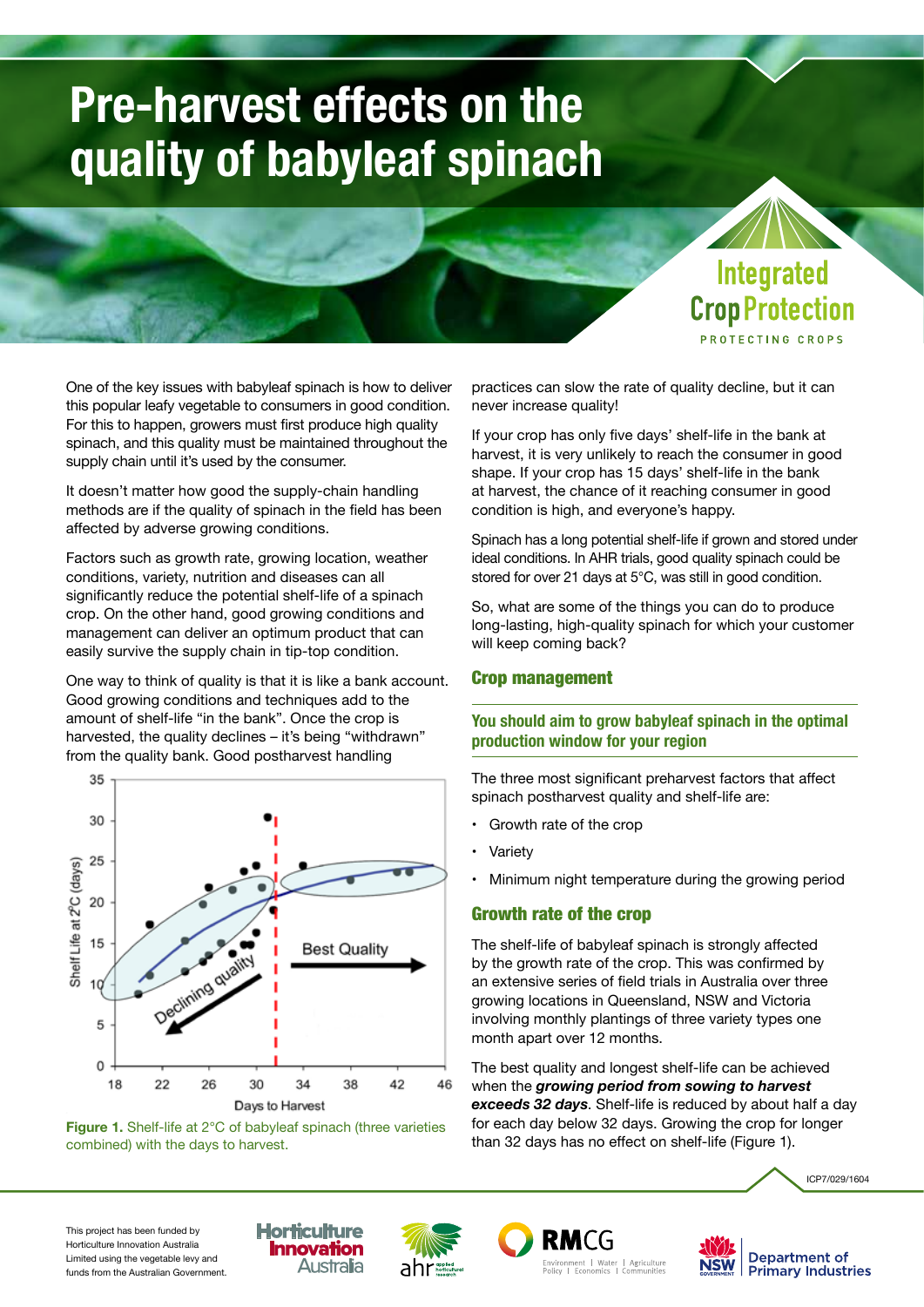

The length of the growing period is determined by *growing temperature* and *variety type*. The optimum growing temperature for spinach is shown in Table 1.

The minimum temperature for seed germination is 2°C with a maximum germination temperature of 30°C and an optimum range of 7°C to 24°C. Once established, young plants can withstand temperatures as low as 9°C. Hightemperature dormancy can be induced when the soil temperature exceeds 30°C.

Once established, spinach will grow from 5° to 24°C and growth is most rapid at 15° to 18°C. The plants can withstand frosts down to –9°C without significant injury. Freezing weather however harms small seedlings and plants approaching maturity more than midgrowth stages, when the crop will tolerate subfreezing temperatures for weeks.

#### Table 1. Optimum temperatures for germination and growth of babyleaf spinach

| <b>TEMPERATURE</b> | <b>GERMINATION</b><br>(°C) | <b>GROWTH (°C)</b>                     | <b>SELECTION</b><br><b>LIMITS</b> |
|--------------------|----------------------------|----------------------------------------|-----------------------------------|
| <b>Minimum</b>     | $\mathfrak{p}$             | 5                                      | $Min = 2$                         |
| Optimum<br>Range   | $7 - 24$                   | $14 - 24^2$<br>15-18 fastest<br>growth | Max. night<br>$= 15$              |
| <b>Maximum</b>     | $30^{1}$                   | 32                                     | $Max = 30$                        |

<sup>1</sup> Soil temperature above 30°C for germination is a limiting factor.

2 14–24°C growth for maximum quality and greater than 20°C can reduce growth rate due to higher plant respiration.

The table above can be used with monthly average minimum and maximum temperatures across Australia to determine optimum planting window for babyleaf spinach. Once the growing region is known, the planting window can be determined using average temperature data.

# **Variety**

Selecting the variety you plant at a particular time of the year for your location is the other way to change the growth rate of a crop. The three groups of babyleaf spinach varieties in relation to growth rates are:

- Fast growing
- **Intermediate**
- Slow growing

In warm-growing areas or at warm times of the year, choose slow growing varieties. In cool areas, faster growing varieties can be used. For information on current babyleaf spinach varieties within these groups, contact Australian vegetable seed companies. The web contacts are listed below:

Rijk Zwaan [www.rijkzwaan.com.au](http://www.rijkzwaan.com.au)

Monsanto Seed [www.monsanto.com.au](http://www.monsanto.com.au)

South Pacific Seeds [www.spssales.com.au](http://www.spssales.com.au)

Terranova Seeds [www.terranovaseeds.com.au](http://www.terranovaseeds.com.au)

HM Clause Pacific [pacificenquiries@hmclause.com](mailto:pacificenquiries@hmclause.com)

Nunhem Seeds [nunhems.customerservice.au@bayer.com](mailto:nunhems.customerservice.au@bayer.com)

Syngenta Seeds [www3.syngenta.com/country/au/en/](http://www3.syngenta.com/country/au/en/keycrops/vegetables/Pages/seeds.aspx) [keycrops/vegetables/Pages/seeds.aspx](http://www3.syngenta.com/country/au/en/keycrops/vegetables/Pages/seeds.aspx)

Lefroy Valley Seeds [www.lefroyvalley.com](http://www.lefroyvalley.com)

Fairbanks Seeds [www.fairbanks.com.au](http://www.fairbanks.com.au)

# Determining a planting schedule

It is possible to predict how many days it will take from sowing to harvest by calculating growing degree days (GDD) for a spinach crop. This approach has been used successfully for many vegetable crops in Australia and internationally.

Growing degree days for a particular region can be calculated using historical average temperature for your growing region. This data is available from the Bureau of Meteorology.

You should start with the harvest date(s) required. Then, using the formula below, calculate the number of days that would be required from planting to harvest to give the number of degree days required for the variety type you are growing. The number of growing degree days from planting to harvest for each variety type is given in Table 2.

The formula for calculating growing degree days is:

#### **growing degree days = (Tmax +Tmin)/2 - Tbase**

where:

- Tmax = the daily maximum air temperature  $\degree C$
- Tmin = the daily minimum air temperature  $\mathrm{C}$
- Tbase = the GDD base temperature for the crop being monitored

For spinach, the base temperature =  $0^{\circ}$ C. If the measured Tmax ever exceeds 27°C, then 27°C should be used in place of the actual maximum (high temperature cut-off).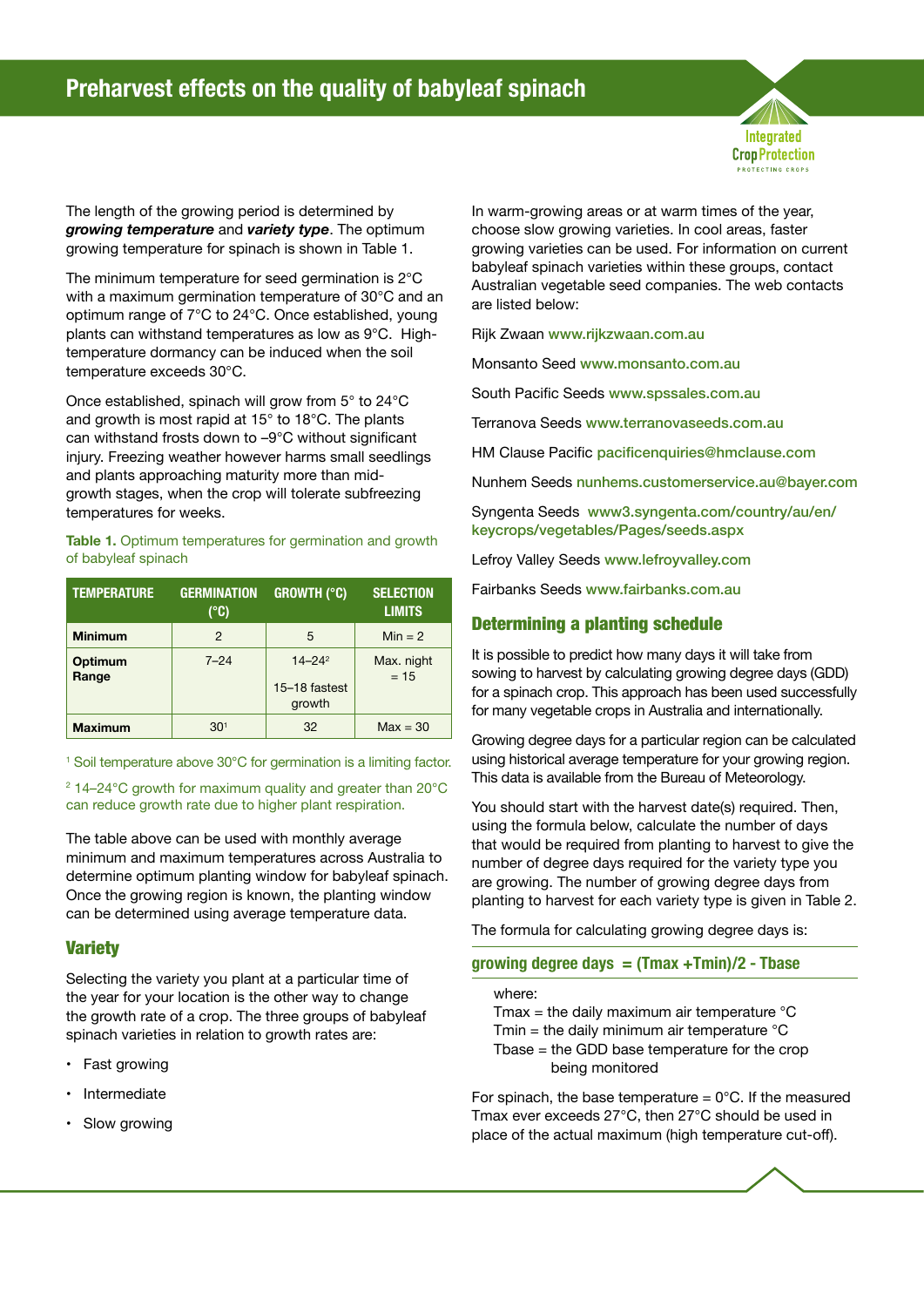

#### Table 2. Spinach Growing Degree day requirement

| <b>VARIETY TYPE</b> | <b>GROWING</b><br><b>DEGREE DAYS</b><br><b>(SEEDING TO</b><br><b>HARVEST)</b> | <b>BASE</b><br><b>TEMPERATURE</b><br>(°C) | <b>HIGH</b><br><b>TEMPERATURE</b><br>CUT-OFF (°C) |
|---------------------|-------------------------------------------------------------------------------|-------------------------------------------|---------------------------------------------------|
| Slow growing        | 552                                                                           | 0                                         | 27                                                |
| Intermediate        | 530                                                                           | 0                                         | 27                                                |
| Fast growing        | 515                                                                           |                                           | 27                                                |







Figure 3. Shelf-life at 2°C of babyleaf spinach (mean of three varieties) and average minimum temperature during the growing season.

## Growing degree day example

The number of days from sowing to harvest will change over the year, according to temperature. Figure 2 shows the predicted number of days from sowing to harvest for an intermediate growth rate variety grown in Bairnsdale, Victoria.

#### Night temperature

As the average minimum temperature falls below 15°C, the shelf-life of spinach increases (Figure 3). During cooler nights, the respiration rate of the leaves is lower, reducing the rate that stored carbohydrate is used to support leaf respiration. More carbohydrate in the leaves can be used in producing stronger leaves that will last longer in storage, leading to a longer shelf-life.

#### Other factors that can affect quality

#### **Crop nutrition**

The topic of mineral nutrition in relation to babyleaf spinach has not been comprehensively reported in the scientific literature. However, general studies report little effect of nitrogen (N) rate on the shelf-life of spinach.

The higher levels of applied nitrogen (especially as nitrate) increase the content of nitrate and oxalate in the leaves under field or greenhouse conditions.

There is some evidence that application of silicon can enhance visual quality and shelf-life, as well as reduce the nitrate content of the leaves, suggesting it is an area that warrants further investigation.

#### **Typical fertiliser program for babyleaf spinach**

The data presented here is a summary of the current best practice on babyleaf spinach nutrition.

A typical fertiliser program would be a basal granular NPKS fertiliser such as Nitrophoska™ (12:5.2:14.1:8 N:P:K:S) or equivalent applied preplant, then supplemental nitrogen and sulphur applied at planting. About 30% of the nitrogen and 100% of the phosphorus (P) and potassium (K) should be applied before planting. Apply the balance of the nitrogen requirement at planting as a soluble granular fertiliser containing sulphur.

The crop nutrient status can be guided by leaf tissue levels (Table 3).

Use dry ash tissue analyses (not sap) to help you to adjust fertiliser rates for subsequent plantings, and also to calculate your actual crop nutrient removal figures.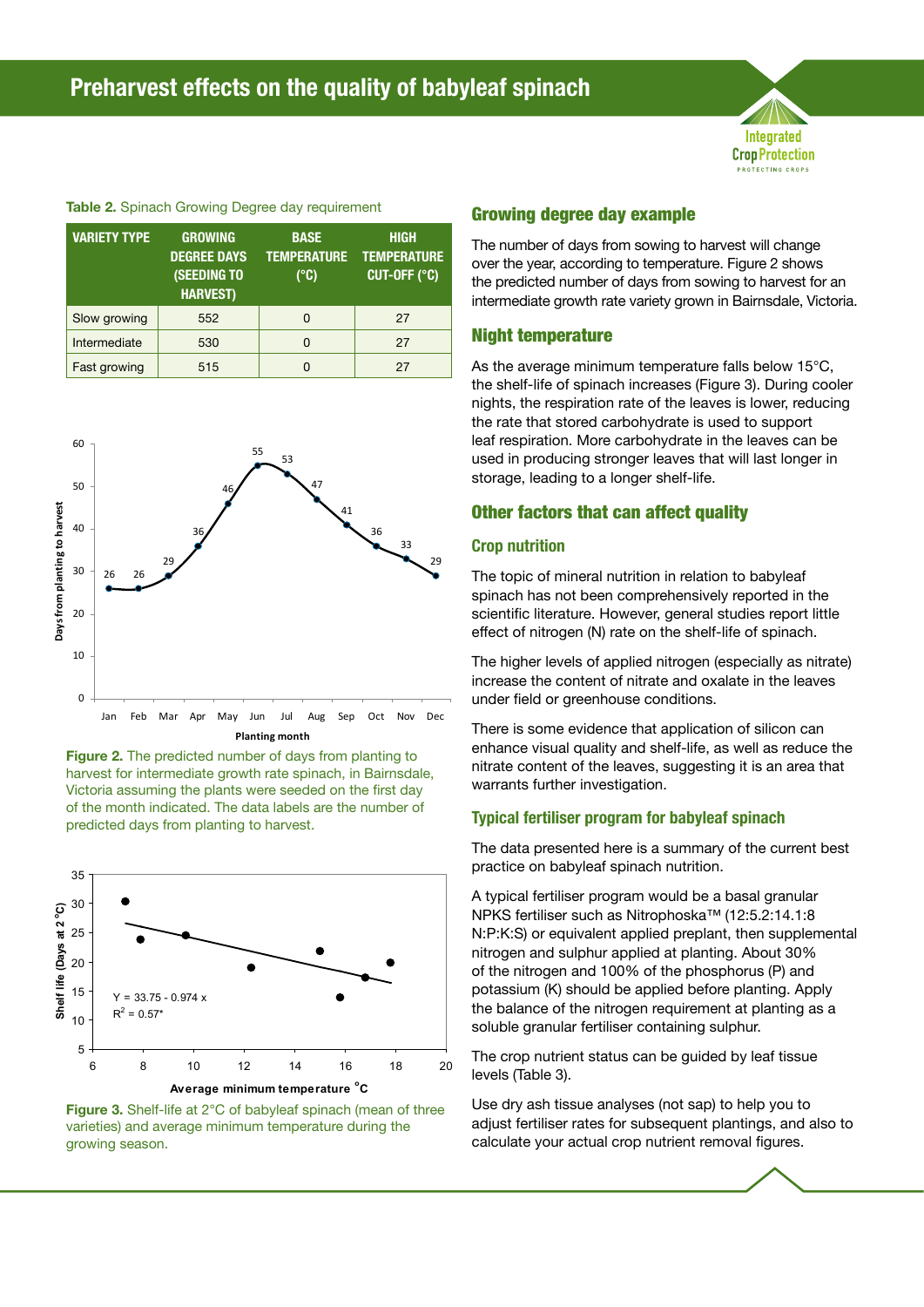Integrated **CropProtection** .<br>ΓECTING CROP

Table 3. Babyleaf spinach optimum leaf tissue nutrient levels for the whole leaf blade plus petiole 30 days from sowing<sup>1</sup>

| <b>NUTRIENT</b> | <b>OPTIMUM LEAF</b><br>Tissue Level |             |
|-----------------|-------------------------------------|-------------|
| Nitrogen (N)    | $4.2 - 5.2$                         | %           |
| Phosphorus (P)  | $0.48 - 0.58$                       | $\%$        |
| Potassium (K)   | $3.8 - 5.3$                         | $\%$        |
| Calcium (Ca)    | $0.6 - 1.2$                         | %           |
| Magnesium (Mg)  | $1.6 - 1.8$                         | $\%$        |
| Boron (B)       | $40 - 60$                           | mg/kg (ppm) |
| Copper (Cu)     | $5 - 7$                             | mg/kg (ppm) |
| Iron (Fe)       | 200-250                             | mg/kg (ppm) |
| Manganese (Mn)  | 50-100                              | mg/kg (ppm) |
| Molybdenum (Mo) | $0.1 - 1.0$                         | mg/kg (ppm) |
| Zinc (Zn)       | 50-75                               | mg/kg (ppm) |
| Sodium (Na)     | Less than 0.75                      | $\%$        |
| Chloride (CI)   | Less than 1.0                       | %           |

# **Nutrient removal by the crop**

Another way to estimate the amount of nutrient that a crop will need is to calculate the amount of nutrient that is removed by the crop when it is harvested. This can be calculated by multiplying the crop yield by the percentage of each nutrient in the leaf. Some typical crop removal figures for spinach are shown in Table 4, but remember, the actual figure will vary according to your yield and the tissue analysis.

Note: The crop removal approach is only approximate and does not account for inefficiencies in nutrient availability to the crop, leaching losses, nitrification additions of N, etc., but it does provide a rough guide. It is a good idea to add 15–20% to the crop removal figures if you are using them to calculate fertiliser rates.

## **Calculate nutrient uptake as follows:**

## **Nutrient uptake** (kg nutrient/ha) = **yield** (t/ha) x **nutrient content** (%) x 0.4

(Note: this assumes a 4% dry matter content, based on AHR babyleaf research).

This formula will work for N, P, K, Ca or Mg. Use your leaf test report to get the nutrient concentrations and use your actual harvested yield for the crop.

Table 4. Spinach nutrient removal estimates for a typical  $1.25 - 1.5$  kg/m yielding crop.

| Crop<br>removal | (N)       | Nitrogen   Phosphorus   Potassium   Calcium   Magnesium | (K)       | (Ca)     | (Ma)      |
|-----------------|-----------|---------------------------------------------------------|-----------|----------|-----------|
| (kg/ha)         | $43 - 53$ | $5 - 6$                                                 | $39 - 54$ | $7 - 13$ | $16 - 19$ |

## Water management

The key message with spinach is to keep the crop well watered and do not stress at any stage during growth. It is important to avoid overwatering to the point where the soil remains saturated as this encourages the development of water mould diseases such as Pythium and Phytophthora.

Deficit irrigation, i.e. irrigating to supply less water than the plant needs has been tested in separate trials in Texas and in China. Supplying the crop with either 50% or 75% of the water the crop needed resulted in lower yield, increased leaf yellowing, and the accumulation of nitrate and oxalic acid.

# Planting density

In a field trial with babyleaf spinach (cultivar Whale - RZ) grown in summer at Stanthorpe, south-east Queensland, increasing plant density from 300 to 600 and 900 plants/m2 reduced shelf-life from 23 to 20 and 16 days, respectively, as well as increasing fresh weight yield and resulting in smaller leaves in correlated trials in other locations.

The trial highlighted the required compromise between plant density, yield and shelf-life. In addition, the study also suggested that higher plant densities appear to be correlated with a higher incidence of Sclerotinia leaf spot, a damaging disease of babyleaf spinach.

Increasing plant density by reducing within-row spacing from 25 to 15 cm of spinach plants grown in Texas reduced leaf area and leaf dry weight, but had little effect on leaf thickness or leaf number. The potential impact of those leaf changes on shelf-life was not assessed in that study.

# **Harvesting**

The crop should be harvested using a purpose built spinach harvester (Photo 1) when the crop is at the stage of development required by the customer. A common harvest specification for babyleaf spinach in Australia would be: leaf length 10–12 cm with the petioles (leaf stems) less than 4cm long. Leaf width 4–6 cm.

Normal practice would be to harvest the crop in the morning, remove field heat as soon as possible, and consign to the processor or the market.

<sup>1</sup>*Plant Tissue Analysis and Interpretation for Vegetable Crops in Florida.* G. Hochmuth, D. Maynard, C. Vavrina, E. Hanlon, and E. Simonne (HS964)